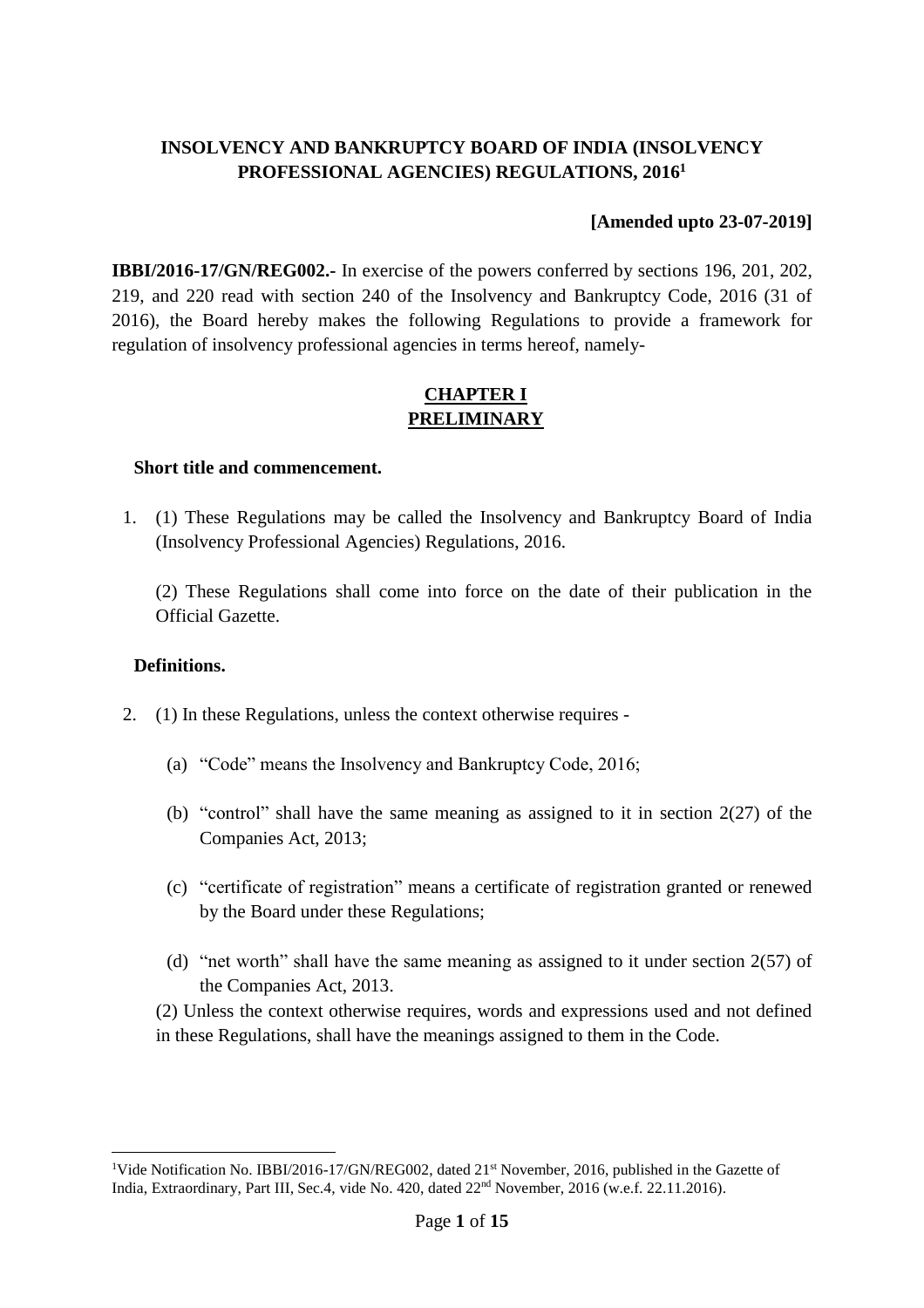# **CHAPTER II REGISTRATION**

#### **2 [3. Eligibility for registration. –**

 $\overline{a}$ 

(1) No person shall be eligible for registration as an insolvency professional agency unless it is a company registered under section 8 of the Companies Act, 2013, and -

 (a) its sole object is to carry on the functions of an insolvency professional agency under the Code;

(b) it has bye-laws and governance structure in accordance with the Insolvency and Bankruptcy Board of India (Model Bye-Laws and Governing Board of Insolvency Professional Agencies) Regulations, 2016;

(c) it has a minimum net worth of ten crore rupees;

(d) it has a paid-up share capital of five crore rupees;

(e) it is not under the control of any person resident outside India;

(f) not more than forty-nine per cent. of its share capital is held, directly or indirectly, by persons resident outside India;

(g) it is not a subsidiary of a body corporate through more than one layer; and

(h) the applicant, its promoters, its directors and its shareholders are fit and proper persons.

- (a) Its sole object is to carry on the functions of an insolvency professional agency under the Code;
- (b) It has bye-laws and governance structure in accordance with the Insolvency and Bankruptcy Board of India (Model Bye-Laws and Governing Board of Insolvency Professional Agencies), 2016;
- (c) it has a minimum net worth of ten crore rupees;
- (d) it has a paid-up share capital of five crore rupees,
- (e) it is not under the control of person(s) resident outside India,
- (f) not more than 49% of its share capital is held, directly or indirectly, by persons resident outside India; and
- (g) it is not a subsidiary of a body corporate through more than one layer: *Explanation*: "layer" in relation to a body corporate means its subsidiary;
- (h) itself, its promoters, its directors and persons holding more than 10% of its share capital are fit and proper persons.

*Explanation:* For determining whether a person is fit and proper under these Regulations, the Board may take account of any consideration as it deems fit, including but not limited to the following criteria-

- (i) integrity, reputation and character,
- (ii) absence of convictions and restraint orders, and
- (iii) competence including financial solvency and networth."

<sup>&</sup>lt;sup>2</sup> Substituted by Notification No. IBBI/2018-19/GN/REG033, dated 11<sup>th</sup> October, 2018 (w.e.f. 11-10-2018). Regulation 3, before substitution stood as under:

**<sup>&</sup>quot;**3. Eligibility for registration. No person shall be eligible to be registered as an insolvency professional agency unless it is a company registered under section 8 of the Companies Act, 2013, and -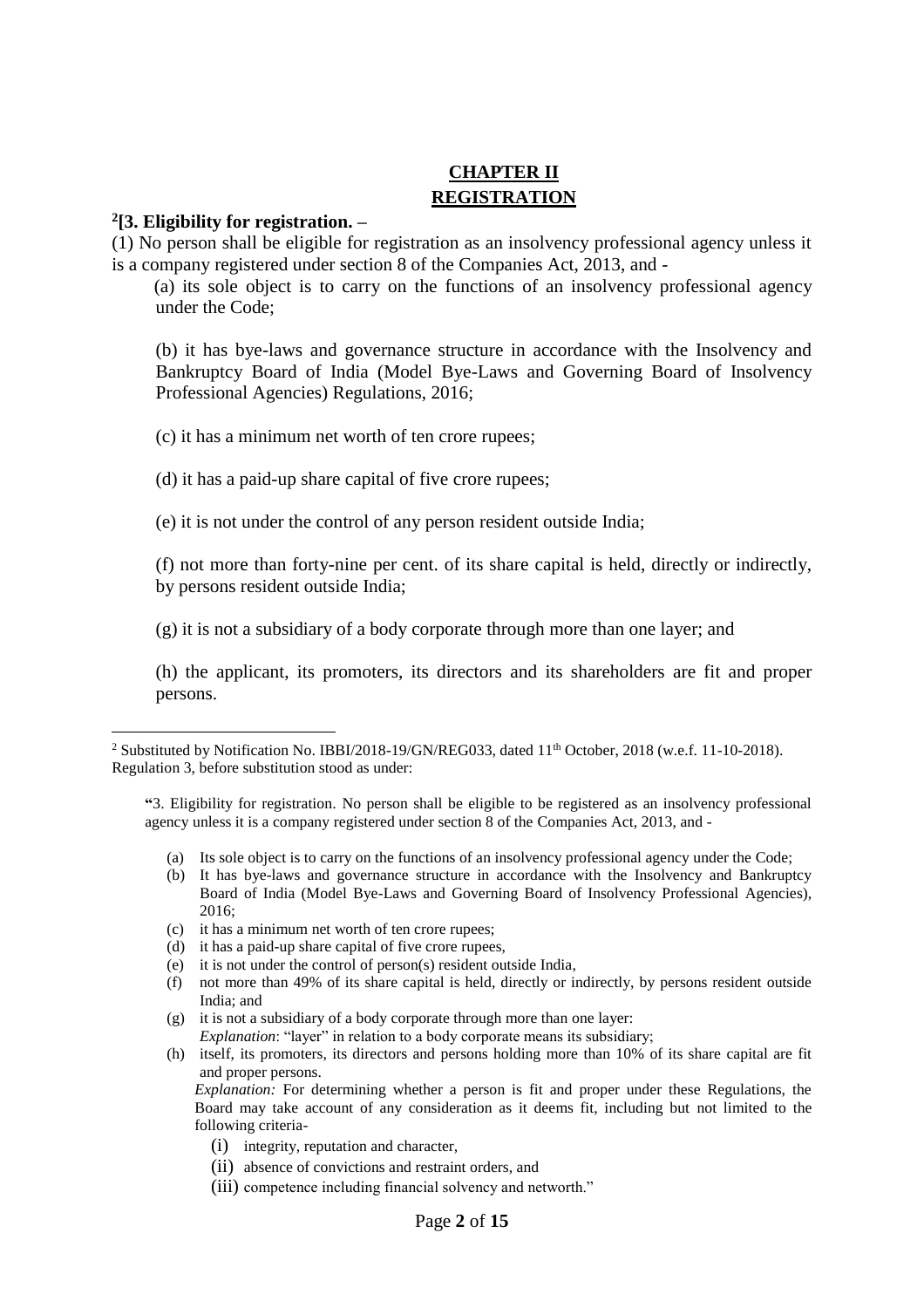*Explanation 1.- For the purposes of clause (g),* "layer" in relation to a body corporate means its subsidiary.

*Explanation 2.-* For determining whether a person is fit and proper under clause (h), the Board may take into account any consideration as it deems fit, including but not limited to the following criteria, namely: -

- (i) integrity, reputation and character,
- (ii) absence of conviction and restraint orders,
- (iii) competence including financial solvency and net worth.

(2) No person shall at any time, directly or indirectly, either individually or together with persons acting in concert, acquire or hold more than five per cent. of the paid-up equity share capital in an insolvency professional agency:

Provided that-

- (i) a stock exchange;
- (ii) a depository;
- (iii) a banking company;
- (iv) an insurance company;
- (v) a public financial institution; and
- (vi) a multilateral financial institution,

may, acquire or hold, directly or indirectly, either individually or together with persons acting in concert, up to fifteen per cent. of the paid-up equity share capital of an insolvency professional agency:

Provided further that- (i) the Central Government; (ii) a State Government; and (iii) a statutory regulator,

may, acquire or hold, directly or indirectly, up to hundred per cent. of the paid-up equity share capital of an insolvency professional agency.]

### **4. Application for registration or renewal thereof.**

(1) A company eligible for registration as an insolvency professional agency, may make an application to the Board in Form A of the Schedule to these Regulations, along with a non-refundable application fee of ten lakh rupees.

(2) An insolvency professional agency who has been granted registration under Regulation 5, may six months before the expiry of such registration, make an application for renewal in Form A of the Schedule to these Regulations, along with a non-refundable application fee of five lakh rupees.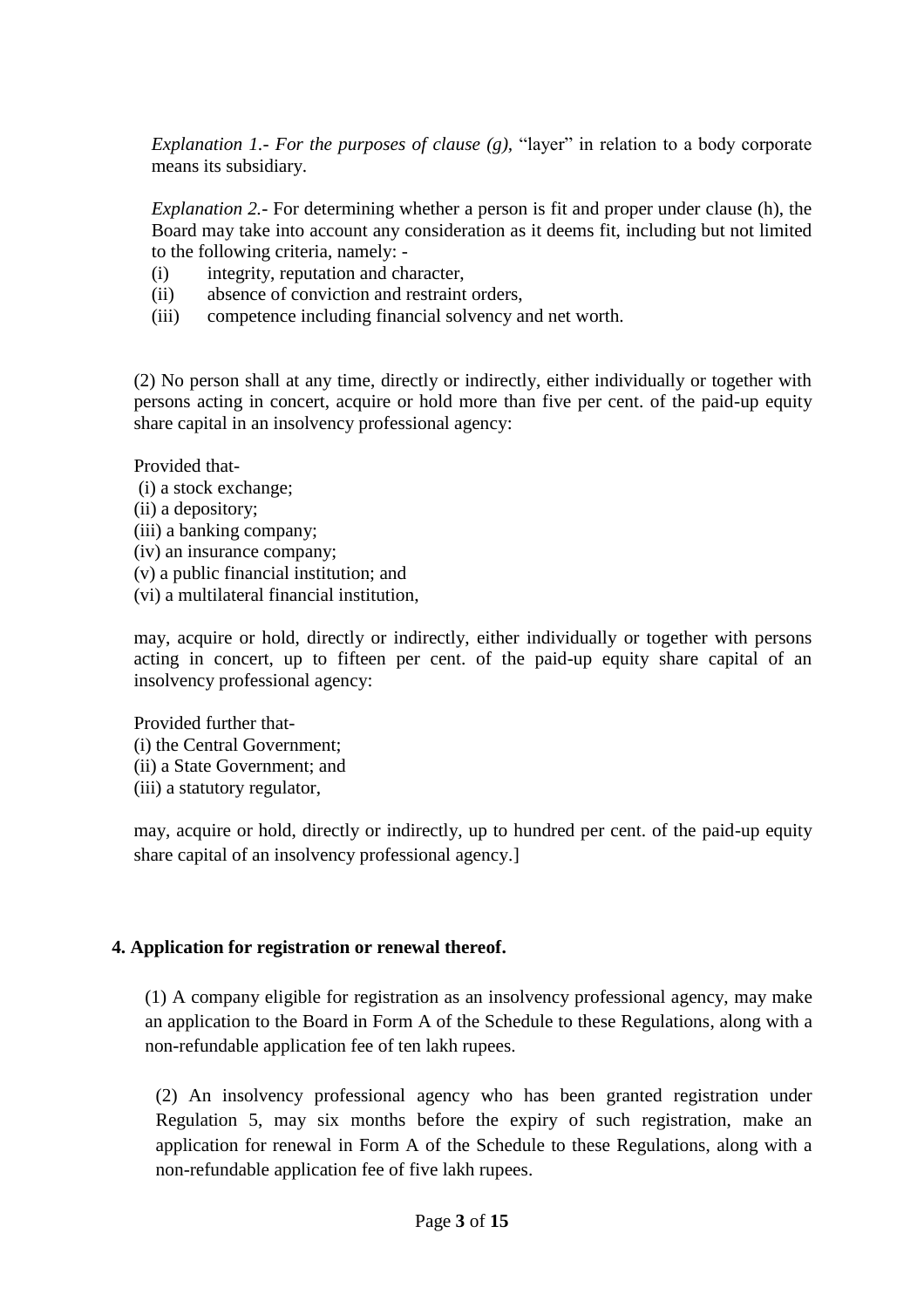(3) The Board shall acknowledge an application made under this Regulation within seven days of its receipt.

(4) The Board shall examine the application, and give an opportunity to the applicant to remove the deficiencies, if any, in the application.

(5) The Board may require the applicant to submit, within reasonable time, additional documents, information or clarification that it deems fit.

(6) The Board may require the applicant to appear, within reasonable time, before the Board in person, or through its authorised representative for clarifications required for processing the application.

## **5. Grant of certificate of registration.**

(1) If the Board is satisfied, after such inspection or inquiry as it deems necessary and having regard to the principles specified in section 200 of the Code, that the applicant-

- (a) is eligible under Regulation 3;
- (b) has adequate infrastructure to perform its functions under the Code;
- (c) has in its employment, persons having adequate professional and other relevant experience, to enable it to perform its functions under the Code; and
- (d) has complied with the conditions of the certificate of registration, if he has submitted an application for renewal under Regulation 4(2)

it may grant or renew a certificate of registration to the applicantto carry on the activities of an insolvency professional agency in Form B of the Schedule to these Regulations, within sixty days of receipt of the application, excluding the time given by the Board for removing the deficiencies, or presenting additional documents, information or clarification, or appearing in person, as the case may be.

(2) The registration shall be subject to the conditions that the insolvency professional agency shall -

- (a) abide by the Code, rules, regulations, and guidelines thereunder and its bye-laws;
- (b) at all times after the grant of the certificate continue to satisfy the requirements under sub-regulation (1);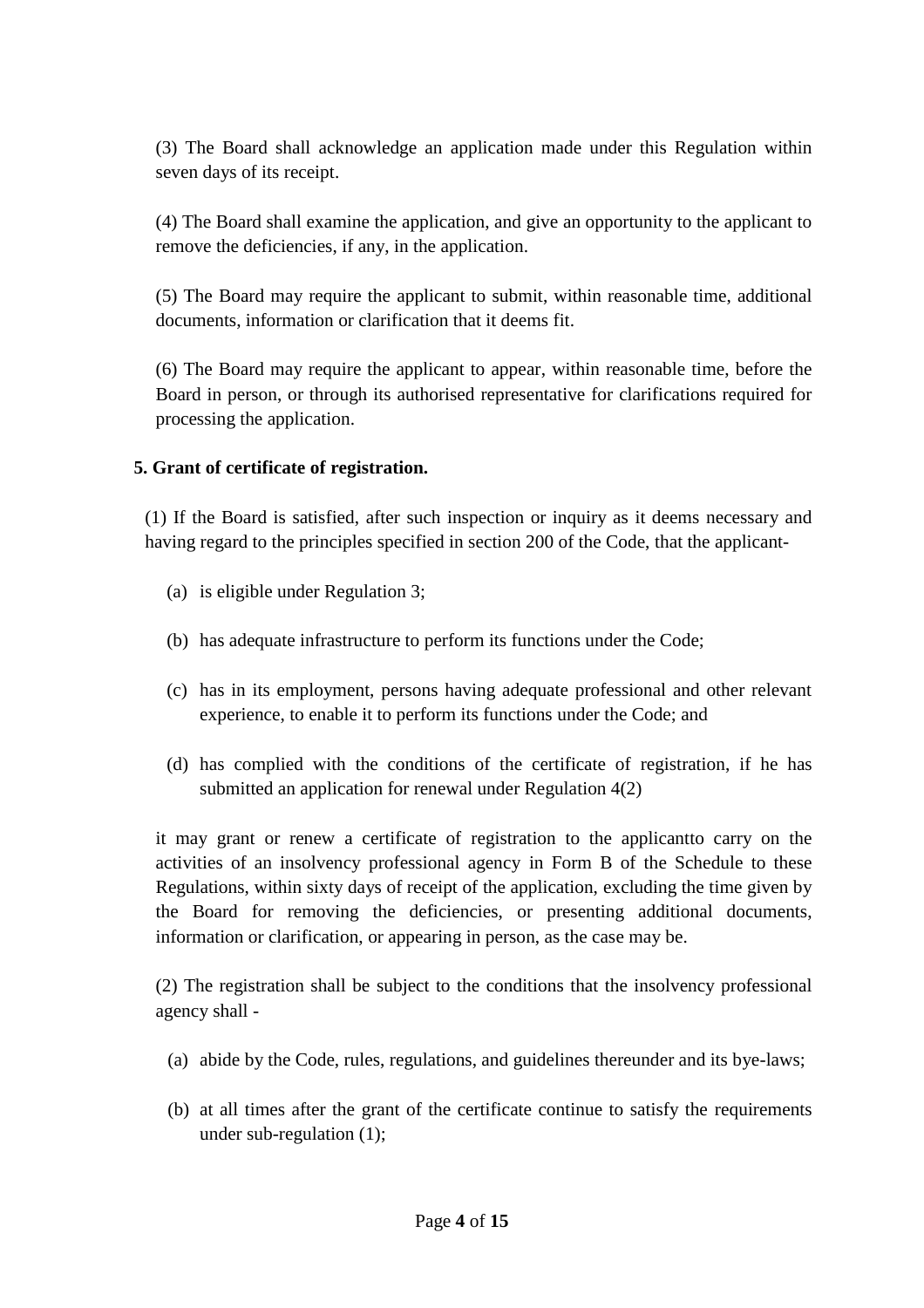$3$ [(c) pay an annual fee of five lakh rupees to the Board, within fifteen days from the date of commencement of the financial year:

 Provided that no annual fee shall be payable in the financial year in which an insolvency professional agency is granted registration or renewal, as the case may be:

 Provided further that without prejudice to any other action which the Board may take as permissible under the Code, any delay in payment of fee by an insolvency professional agency shall attract simple interest at the rate of twelve percent per annum until paid.

#### *Illustration*

*(a) Where an insolvency professional agency is registered on 1st December, 2016 upon receipt of an application fee of ten lakh rupees along with the application for registration, no further fee is required to be paid for the financial year 2016- 17. The annual fee of five lakh rupees becomes due on 1st April, 2017 and shall be paid by 15th April, 2017 for the financial year 2017-18. It becomes similarly due on 1st April, 2018 to be paid by 15th April, 2018, on 1st April, 2019 to be paid by 15<sup>th</sup> April, 2019, on 1<sup>st</sup> April, 2020 to be paid by 15<sup>th</sup> April, 2020 and on 1<sup>st</sup> April, 2021 to be paid by 15th April, 2021. Thereafter, the insolvency professional agency may apply for renewal of registration along with an application fee of five*  lakh rupees. If renewal is granted, there will be no annual fee for 2021-22.

*(b) Where the annual fee is paid on 20th April, 2017, interest at the rate of twelve percent per annum shall be paid for the delay of five days.***]**

- (d) seek approval of the Board when a person, other than a statutory body, seeks to hold more than ten per cent, directly or indirectly, of the share capital of the insolvency professional agency;
- (e) take adequate steps for redressal of grievances; and
- (f) abide by such other conditions as may be specified.

(3) The certificate of registration shall be valid for a period of five years from the date of issue.

#### **6. Procedure for rejecting application.**

(1) If, after considering an application made under Regulation 4, the Board is of the *prima facie* opinion the registration ought not be granted or renewed, or be granted or renewed with additional conditions, it shall communicate the reasons for forming such an opinion and give the applicant an opportunity to explain why its application should be

 $\overline{a}$ <sup>3</sup> Substituted by Notification No. IBBI/2019-20/GN/REG044, dated 23<sup>rd</sup> July, 2019 (w.e.f. 23-07-2019). Clause (c), before substitution stood as under:

<sup>&</sup>quot;(c) pay a fee of five lakh rupees to the Board, payable every year after the year in which the certificate is granted or renewed;"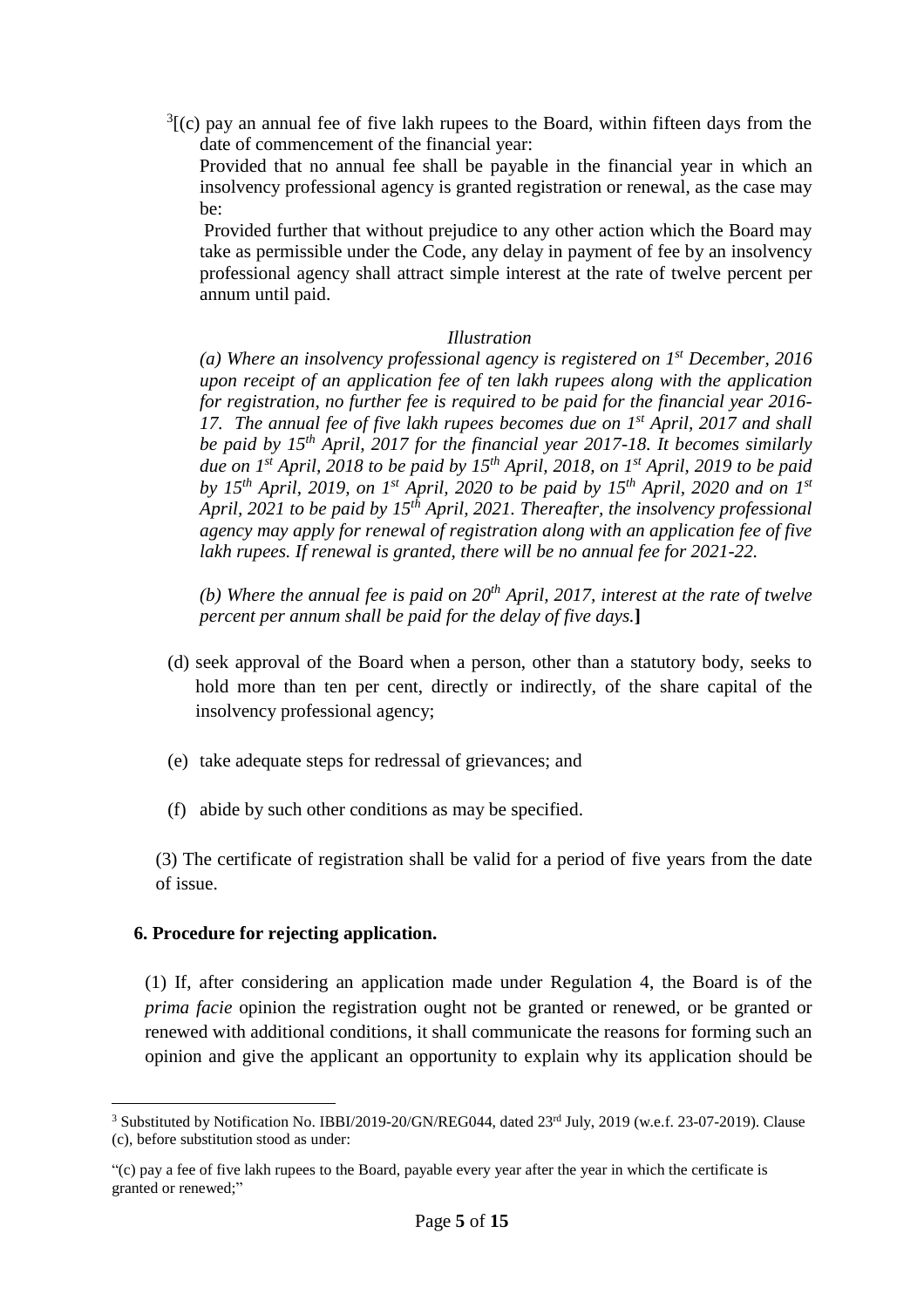accepted, within fifteen days of the receipt of the communication from the Board, to enable it to form a final opinion.

(2) The communication under sub-regulation (1) shall be made to the applicant within forty five days of receipt of the application, excluding the time given by the Board for removing the deficiencies, presenting additional documents, information or clarifications, or appearing in person, as the case may be.

(3) After considering the explanation, if any, given by the applicant under subregulation (1), the Board shall communicate its decision to-

- (a) accept the application, along with the certificate of registration, or
- (b) reject the application by an order, giving reasons thereof

within thirty days of receipt of explanation.

(4) The order rejecting an application for renewal of registration shall require the insolvency professional agency to-

- (a) discharge pending obligations;
- (b) continue its functions till such time as may be specified, to enable the enrolment of its members with another insolvency professional agency; and
- (c) comply with any other directions as considered appropriate.

## **CHAPTER III SURRENDER OR CANCELLATION OF REGISTRATION**

### **7. Surrender of registration.**

(1) An insolvency professional agency may submit an application for surrender of a certificate of registration to the Board, providing -

- (a) the reasons for such surrender;
- (b) the details of all the pending or on-going engagements under the Code of the insolvency professionals enrolled with it;
- (c) details of its pending or on-going activities; and
- (d) the manner in which it seeks to wind-up its affairs as an insolvency professional agency.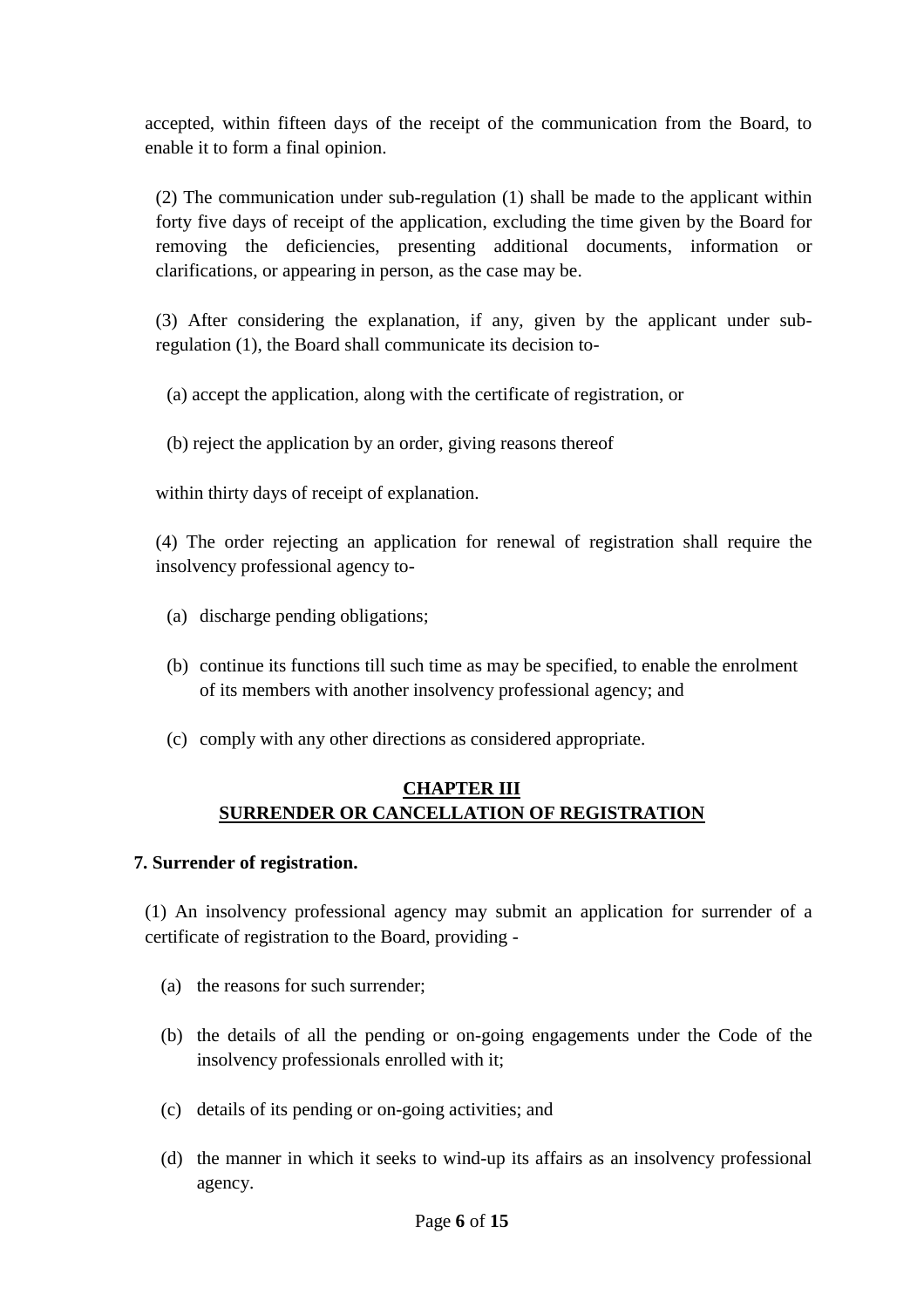(2) The Board shall within seven days of receipt of the application, publish a notice of receipt of such application on its website and invite objections to the surrender of registration, to be submitted within fourteen days of the publication of the notice.

(3) After considering the application and the objections submitted under sub-regulation (2), if any, the Board may within thirty days from the last date of submission of objections, approve the application for surrender of registration subject to such conditions as it deems fit.

(4) The approval under sub-regulation (3) may require the insolvency professional agency to-

- (a) discharge any pending obligations; or
- (b) continue its functions till such time as may be specified, to enable the enrolment of its members with another insolvency professional agency.

(5) The Board, after being satisfied that the requirements of sub-regulation (4) have been complied with, shall publish a notice on its website stating that the surrender of registration by the insolvency professional agency has taken effect.

## **8. Disciplinary proceedings.**

(1) Based on the findings of an inspection or investigation, or on material otherwise available on record, if the Board is of the *prima facie* opinion that sufficient cause exists to take actions permissible under section 220, it shall issue a show-cause notice to the insolvency professional agency.

- (2) The show-cause notice shall be in writing, and shall state-
	- (a) the provisions of the Code under which it has been issued;
	- (b) the details of the alleged facts;
	- (c) the details of the evidence in support of the alleged facts;
	- (d) the provisions of the Code, rules, regulations or guidelines thereunder allegedly violated, or the manner in which the public interest is allegedly affected;
	- (e) the actions or directions that the Board proposes to take or issue if the allegations are established;
	- (f) the manner in which the insolvency professional agency is required to respond to the show-cause notice;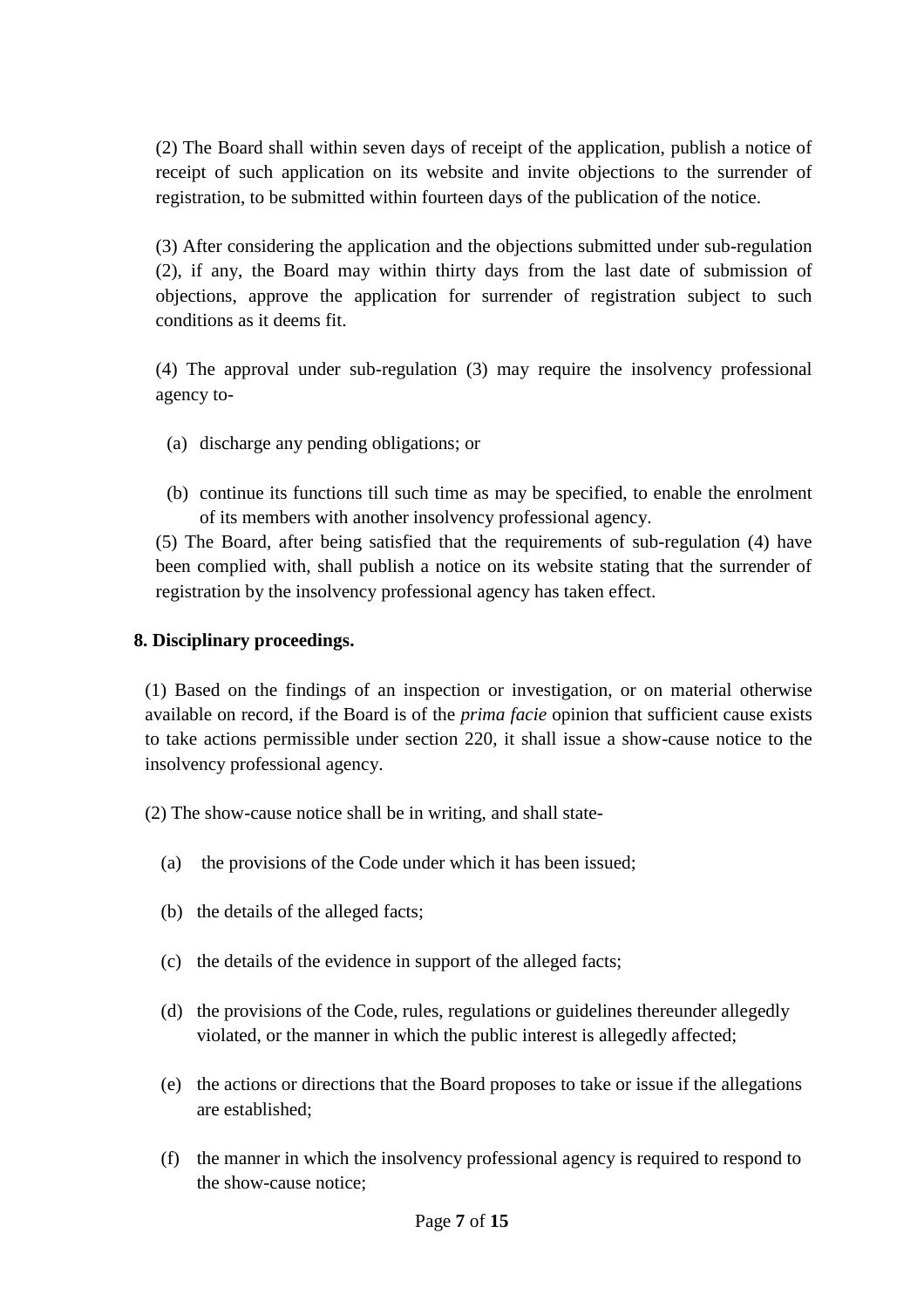(g) consequences of failure to respond to the show-cause notice; and

(h) procedure to be followed for disposal of the show-cause notice.

(3) The show- cause notice shall enclose copies of relevant documents and extracts of relevant portions from the report of investigation or inspection, or other records.

(4) A show-cause notice issued shall be served on the insolvency professional agency in the following manner-

- (a) by sending it to the insolvency professional agency at its the registered office, by registered post with acknowledgement due; or
- (b) by an appropriate electronic means to the email address provided by the insolvency professional agency to the Board.

(5) The Board shall constitute a Disciplinary Committee for disposal of the show- cause notice.

(6) The Disciplinary Committee shall dispose of the show-cause notice assigned under (5) by a reasoned order in adherence to principles of natural justice.

(7) The Disciplinary Committee shall endeavour to dispose of the show-cause notice within a period of six months of the assignment.

(8) The Disciplinary Committee shall consider the submissions, if any, made by the insolvency professional agency.

(9) After considering the relevant material facts and circumstances and material on record, the Disciplinary Committee shall dispose of the show-cause notice by a reasoned order.

(10) The order in disposal of as show-cause notice may provide for-

- (a) no action;
- (b) warning;
- (c) any of the actions under section  $220(2)$  to (4); or
- (d) a reference to the Board to take any action under section 220(5).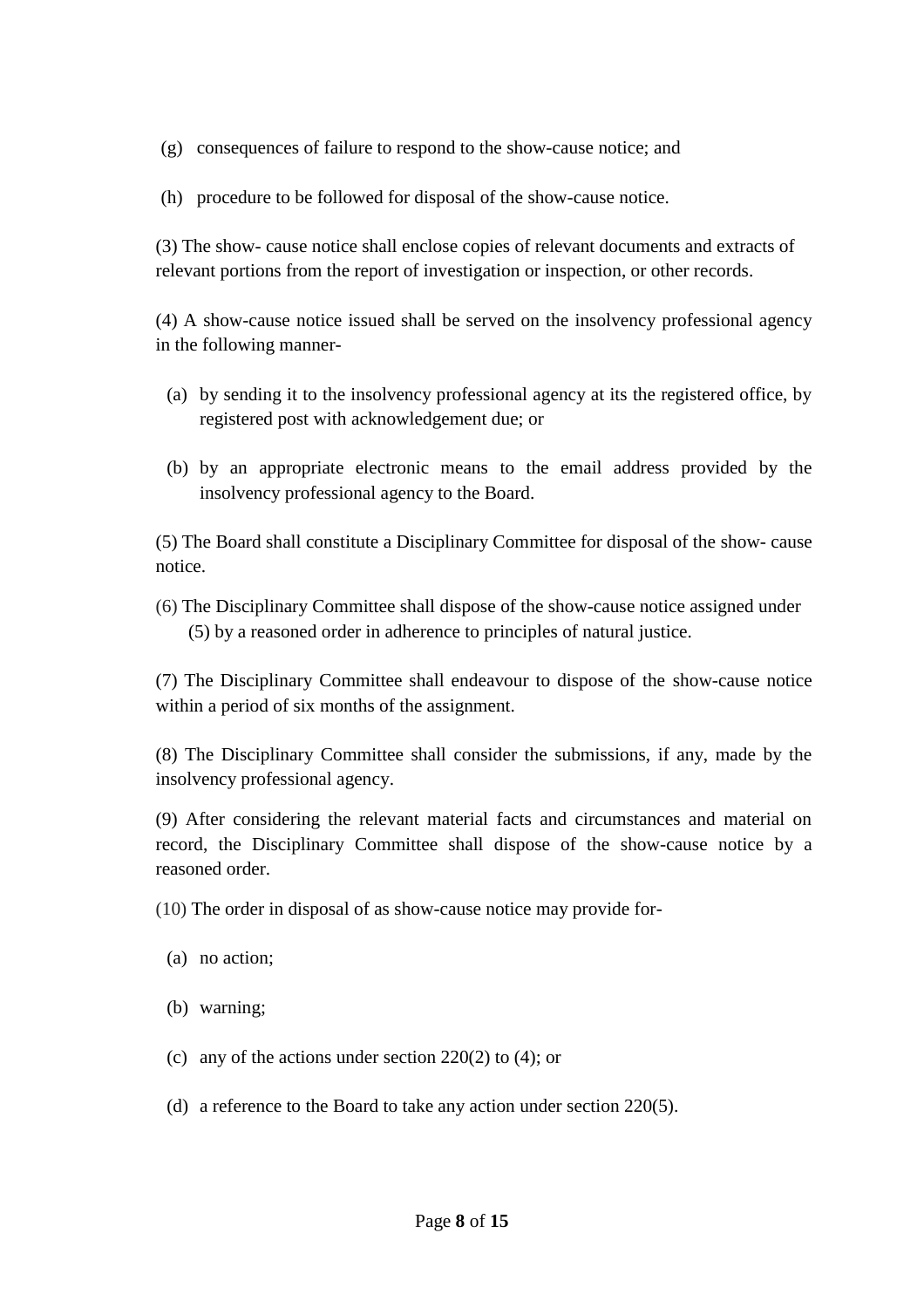(11) The order passed under sub-regulation (10) shall not become effective until thirty days have elapsed from the date of issue of the order unless the Disciplinary Committee states otherwise in the order along with the reason for the same.

(12) The order passed under sub-regulation (10) shall be issued to the insolvency professional agency immediately, and published on the website of the Board.

(13) If the order passed under sub-regulation (10) suspends or cancels the registration of the insolvency professional agency, the Disciplinary Committee shall require the insolvency professional agency to-

- (a) discharge pending obligations;
- (b) continue its functions till such time as may be specified, to enable the enrolment of its members with another insolvency professional agency; and
- (c) comply with any other directions as considered appropriate.

## **9. Appeal.**

An appeal may be preferred under section 202 of the Code, within a period of thirty days of receipt the impugned order in the manner prescribed in Part III of the National Company Law Tribunal Rules, 2016.

## **CHAPTER IV IN-PRINCIPLE APPROVAL**

### **10. Grant of in-principle approval.**

(1) Any person who seeks to establish an insolvency professional agency may make an application for an in-principle approval, demonstrating that the conditions in subregulation (2) are satisfied, along with a non-refundable application fee of ten lakh rupees.

(2) If the Board is satisfied, after such inspection or inquiry as it deems necessary, that –

- (a) the applicant is a fit and proper person; and
- (b) the proposed or existing company which may receive registration would be able to meet the requirements for grant of registration under Regulation 5(1),

it may grant in-principle approval which shall be valid for a period not exceeding one year and be subject to such conditions as it deems fit.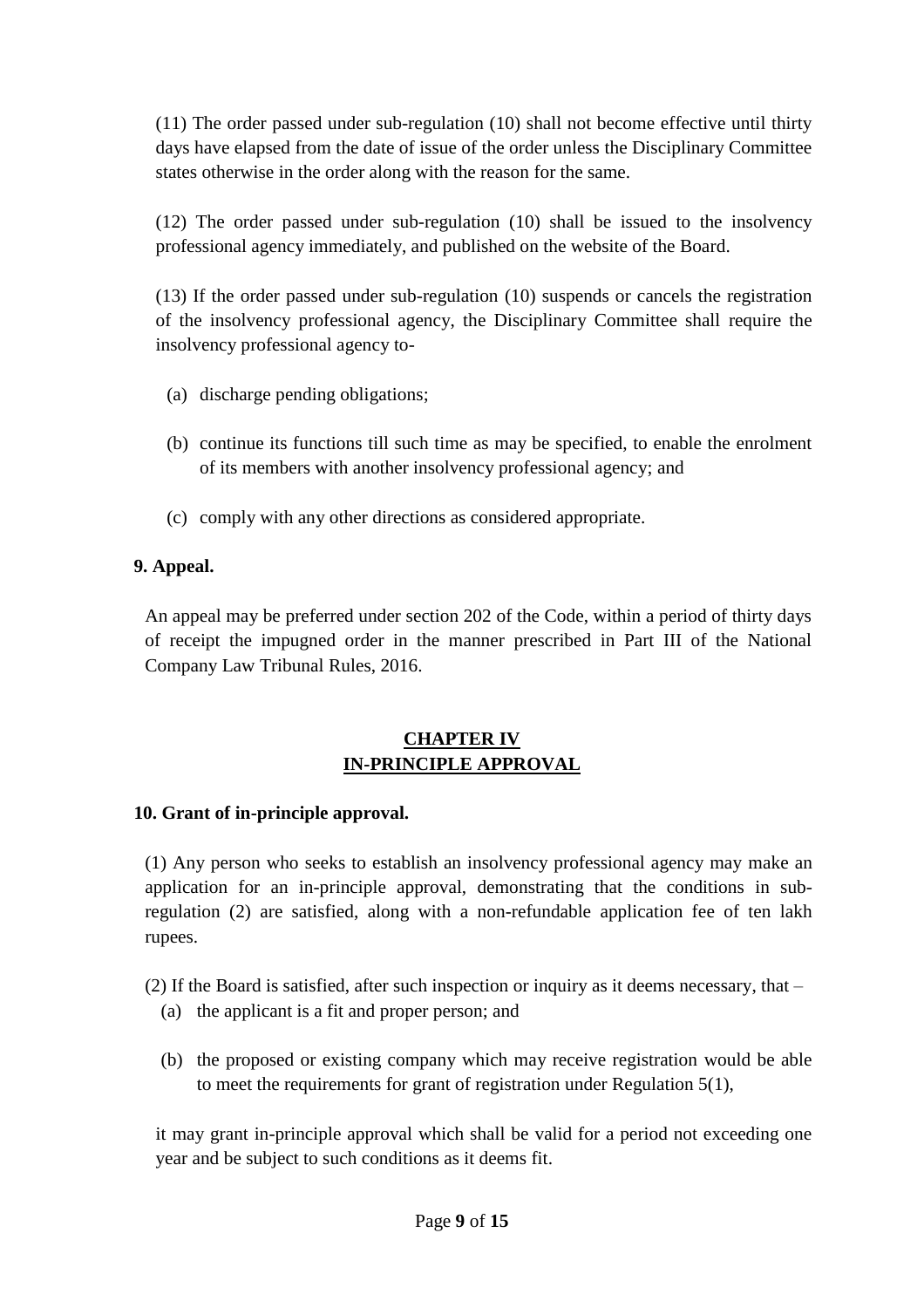(3) During the validity of in-principle approval, the company referred to sub-regulation 2(b) may make an application for a certificate of registration as an insolvency professional agency to the Board in accordance with Regulation 4(1), but shall not be required to pay the application fees for registration.

### **SCHEDULE**

### **FORM A**

## **APPLICATION FOR CERTIFICATE OF REGISTRATION**

(*Under Regulation 4 of the Insolvency and Bankruptcy Board of India (Insolvency Professional Agencies) Regulations, 2016*)

To *The Chairperson The Insolvency and Bankruptcy Board of India [Insert address]*

# From *[Name and address]*

Subject: Application for grant or renewal of certificate of registration as insolvency professional agency

## Madam/Sir,

- 1. I, being duly authorized for the purpose, hereby apply on behalf of [*name and address of the applicant*] for
	- (a) grant of certificate of registration as insolvency professional agency, or
	- (b) renewal of certificate of registration as insolvency professional agency,

and enclose a copy of the board resolution authorizing me to make this application and correspond with the Board in this respect.

- 2. Copies of the memorandum of association, articles of association and the bye-laws, as applicable, of the applicant are enclosed.
- 3. I, on behalf of [*insert name*], affirm that the applicant is eligible to be registered as an insolvency professional agency.
- 4. I, on behalf of [*insert name*], hereby affirm that –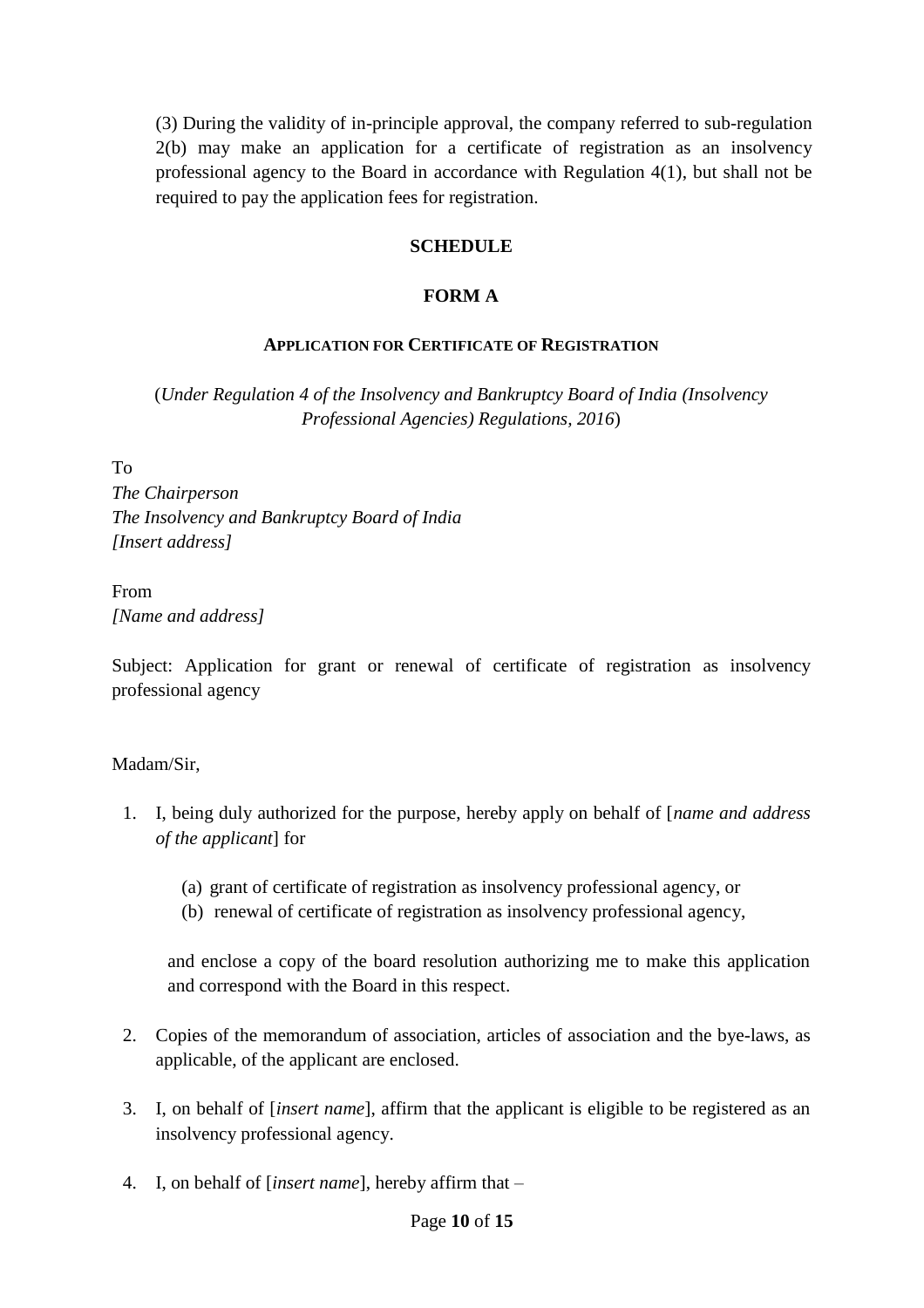- (a) all information contained in this application is true and correct in all material respects,
- (b) no material information relevant for the purpose of this application has been suppressed, and
- (c) registration granted or renewed in pursuance of this application may be cancelled summarily if any information submitted is found to be false or misleading in material respects at any stage.
- 5. If granted registration, I, on behalf of [*insert name*], undertake to comply with the requirements of the Code, the rules, regulations or guidelines issued thereunder, and such other conditions and terms as may be contained in the certificate of registration or be specified or imposed by the Board subsequently.

Yours faithfully,

Sd/- Authorized Signatory (Name) (Designation)

Date : the set of the set of the set of the set of the set of the set of the set of the set of the set of the set of the set of the set of the set of the set of the set of the set of the set of the set of the set of the se Place : the set of the set of the set of the set of the set of the set of the set of the set of the set of the set of the set of the set of the set of the set of the set of the set of the set of the set of the set of the s

### **ANNEXURE TO FORM A**

# **PART I GENERAL**

1. Name of the applicant.

- 2. Address of registered office and principal place of business of the applicant.
- 3. Corporate Identification Number (CIN).
- 4. PAN.
- 5. Name, designation and contact details of the person authorized to make this application and correspond with the Board in this respect.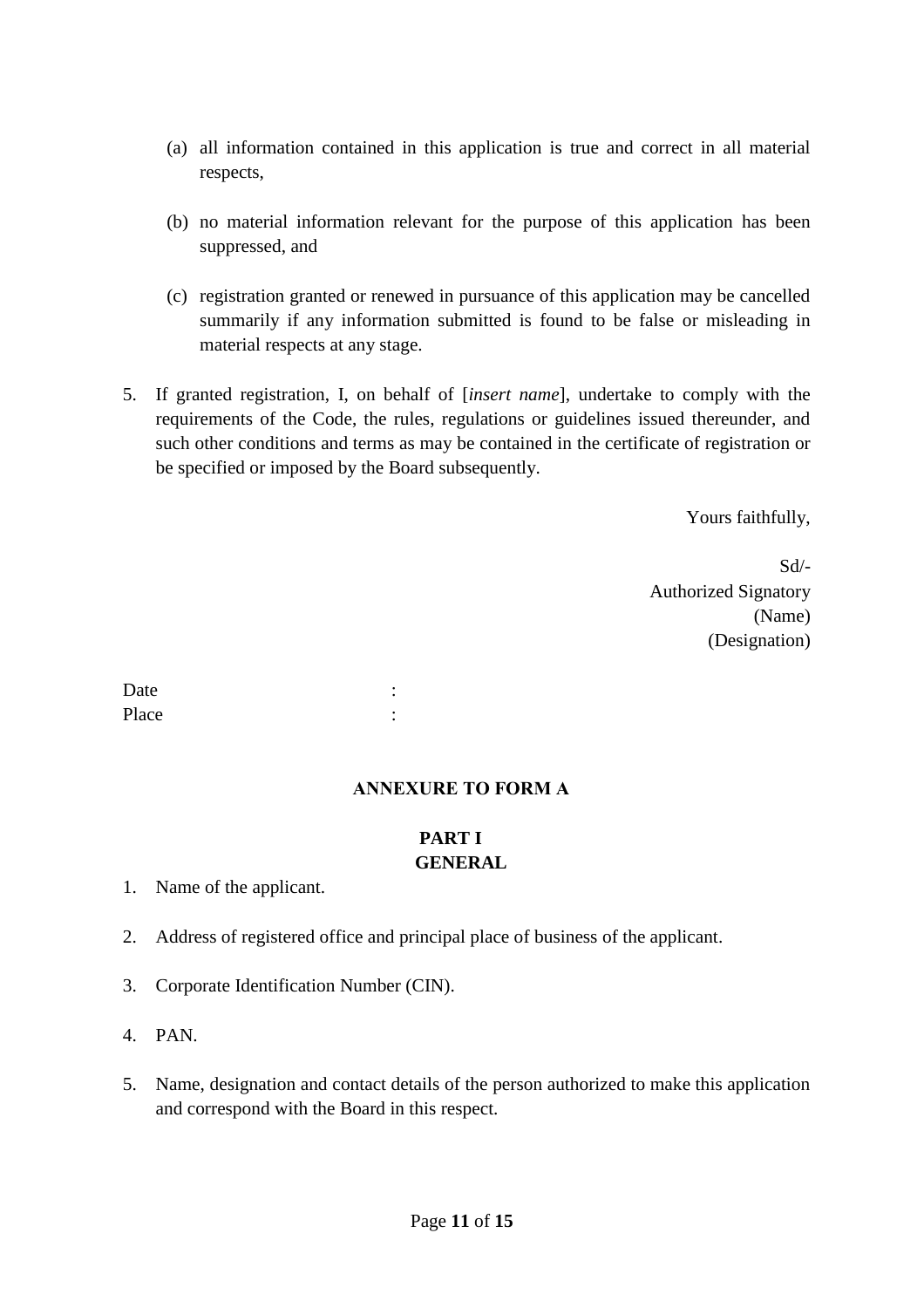### **PART II**

# **MEMORANDUM OF ASSOCIATION, ARTICLES OF ASSOCIATION AND BYE-LAWS**

- 6. Please state if the memorandum of association, articles of association and bye-laws provide for all matters as required in, and are consistent with the Insolvency and Bankruptcy Board of India (Model Bye-Laws and Governing Board of Insolvency Professional Agencies) Regulations, 2016, and the Insolvency and Bankruptcy Board of India (Insolvency Professional Agencies) Regulations, 2016. (Yes/ No)
- 7. Please specify the clause number of the provisions of the bye-laws which are in addition to the provisions of the model bye-laws specified in the Insolvency and Bankruptcy Board of India (Model Bye-Laws and Governing Board of Insolvency Professional Agencies) Regulations, 2016 (if any).

## **PART III SHAREHOLDING AND FINANCIAL STRENGTH**

8. Please provide details of the persons holding more than **<sup>4</sup> [5%]**, directly or indirectly, of the share capital of the applicant.

| Sl. | Name        |  |                                         | and   PAN / Passport No and   Percentage of shareholding in |
|-----|-------------|--|-----------------------------------------|-------------------------------------------------------------|
| No. |             |  | address of the country of issue/company | the applicant company and/                                  |
|     | shareholder |  | registration number                     | or holding company                                          |
|     |             |  |                                         |                                                             |
|     |             |  |                                         |                                                             |
|     |             |  |                                         |                                                             |

- 9. Do persons resident outside India in aggregate hold more than 49% of the share capital of the applicant? Please provide details.
- 10. Who exercises control over the applicant? Please provide details.
- 11. Do persons resident outside India exercise control over the management or policy decisions of the applicant? If so, please provide details.
- 12. Please provide audited financial statements of:
	- (a) a company holding more than 10% of the share capital of the applicant (if any),
	- (b) a company who is in control of the applicant (if any),

 $\overline{a}$ 

 $4$  Substituted by Notification No. IBBI/2018-19/GN/REG033, dated  $11<sup>th</sup>$  October, 2018 (w.e.f. 11-10-2018). It stood as under:

 $410\%$ "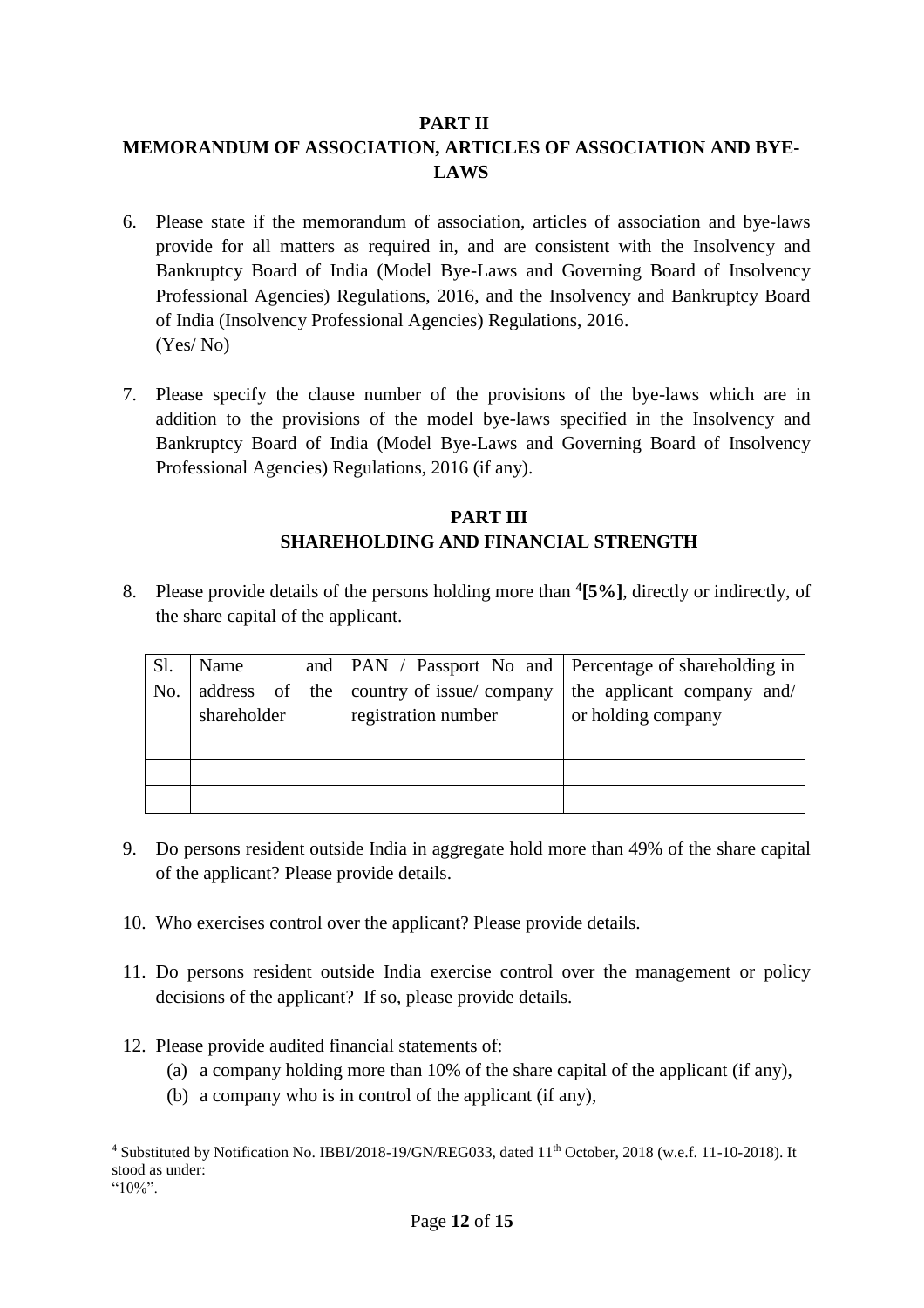- (c) promoter company (if any),
- (d) the applicant,

of the last three years or from the date of incorporation of the company, whichever is less.

13. Please provide any other information to demonstrate that the persons holding more than **5 [5**%**]** of the share capital of the company, and the promoters of the company are fit and proper persons.

## **PART IV DIRECTORS AND EMPLOYEES**

14. Please state the details of the applicant's Board of Directors:

|          |  |  |  |  |     | Sl. No.   Name and address of the   DIN and   Details of any pending or |
|----------|--|--|--|--|-----|-------------------------------------------------------------------------|
| director |  |  |  |  | PAN | criminal<br>concluded                                                   |
|          |  |  |  |  |     | proceedings<br>against the<br>directors                                 |
|          |  |  |  |  |     |                                                                         |
|          |  |  |  |  |     |                                                                         |

- 15. Please provide any other information to demonstrate that the directors are fit and proper persons.
- 16. Please provide number of employees, category-wise.

## **PART V INFRASTRUCTURE**

- 17. Please state the infrastructure the applicant currently has and proposes to have to enable it to discharge its functions as an insolvency professional agency, including:
	- (a) the number and locations of offices,
	- (b) infrastructure in respect of enrolment, monitoring, grievance redressal and disciplinary proceedings,
	- (c) IT and other computer facilities, and
	- (d) library and training facilities.

 $\overline{a}$ 

<sup>&</sup>lt;sup>5</sup> Substituted by Notification No. IBBI/2018-19/GN/REG033, dated 11<sup>th</sup> October, 2018 (w.e.f. 11-10-2018). It stood as under:

 $^{44}10\%$ "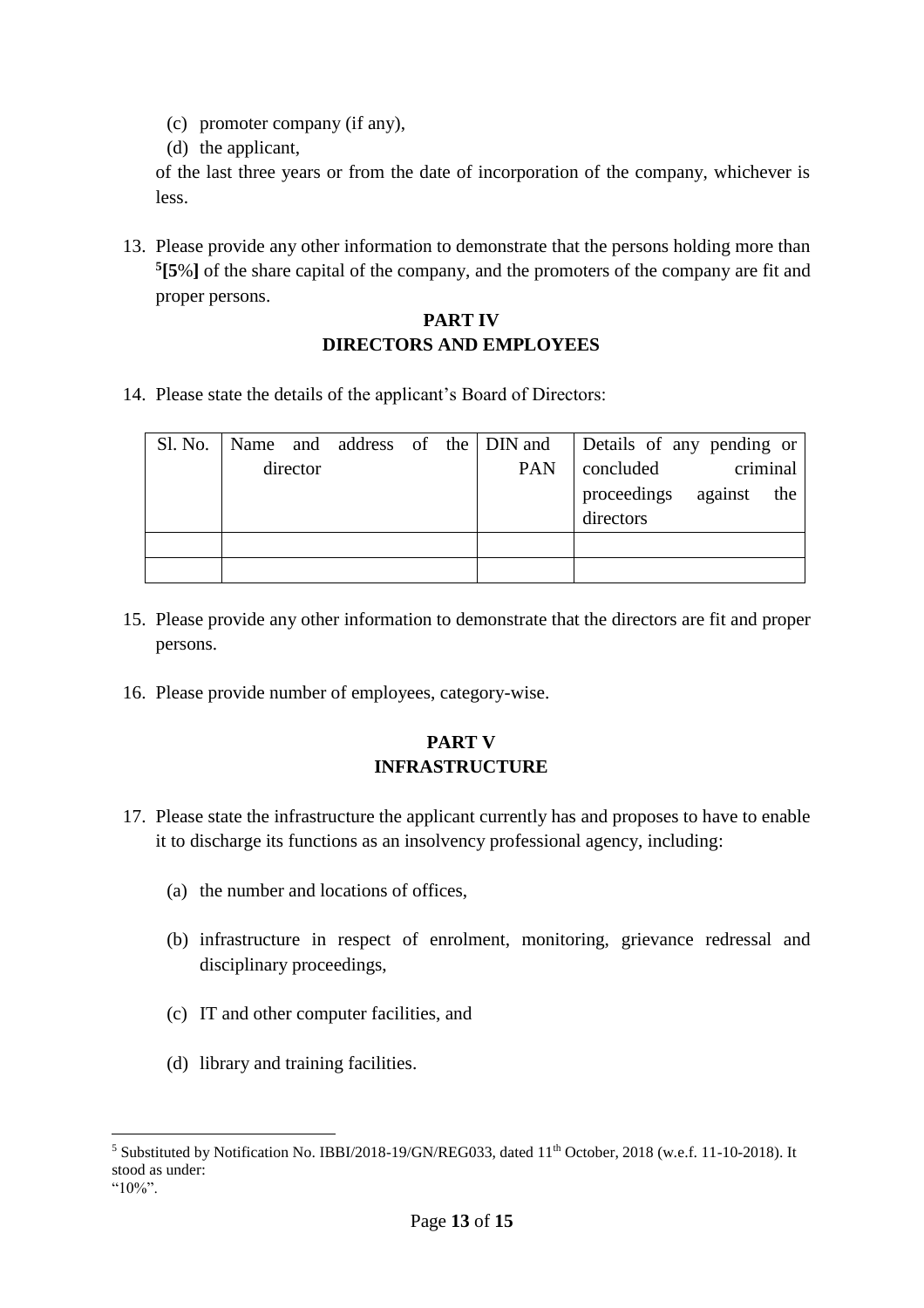#### **PART VI COMPLIANCE**

## *[For applications for renewal of registration]*

- 18. Please provide details of the insolvency professional agency's compliance with the conditions of its certificate of registration.
- 19. Please provide details of the insolvency professional agency's compliance with the Board's requirements in respect of reporting.
- 20. Please provide details of any grievance redressal proceedings instituted against the insolvency professional agency or by it under its bye-laws, any regulations of the Board or the Code.

Please provide any other details you consider relevant in support of the application.

Sd/- Authorized Signatory (Name) (Designation)

Date : the state of the state of the state of the state of the state of the state of the state of the state of the state of the state of the state of the state of the state of the state of the state of the state of the sta Place : the state of the state of the state of the state of the state of the state of the state of the state of the state of the state of the state of the state of the state of the state of the state of the state of the st